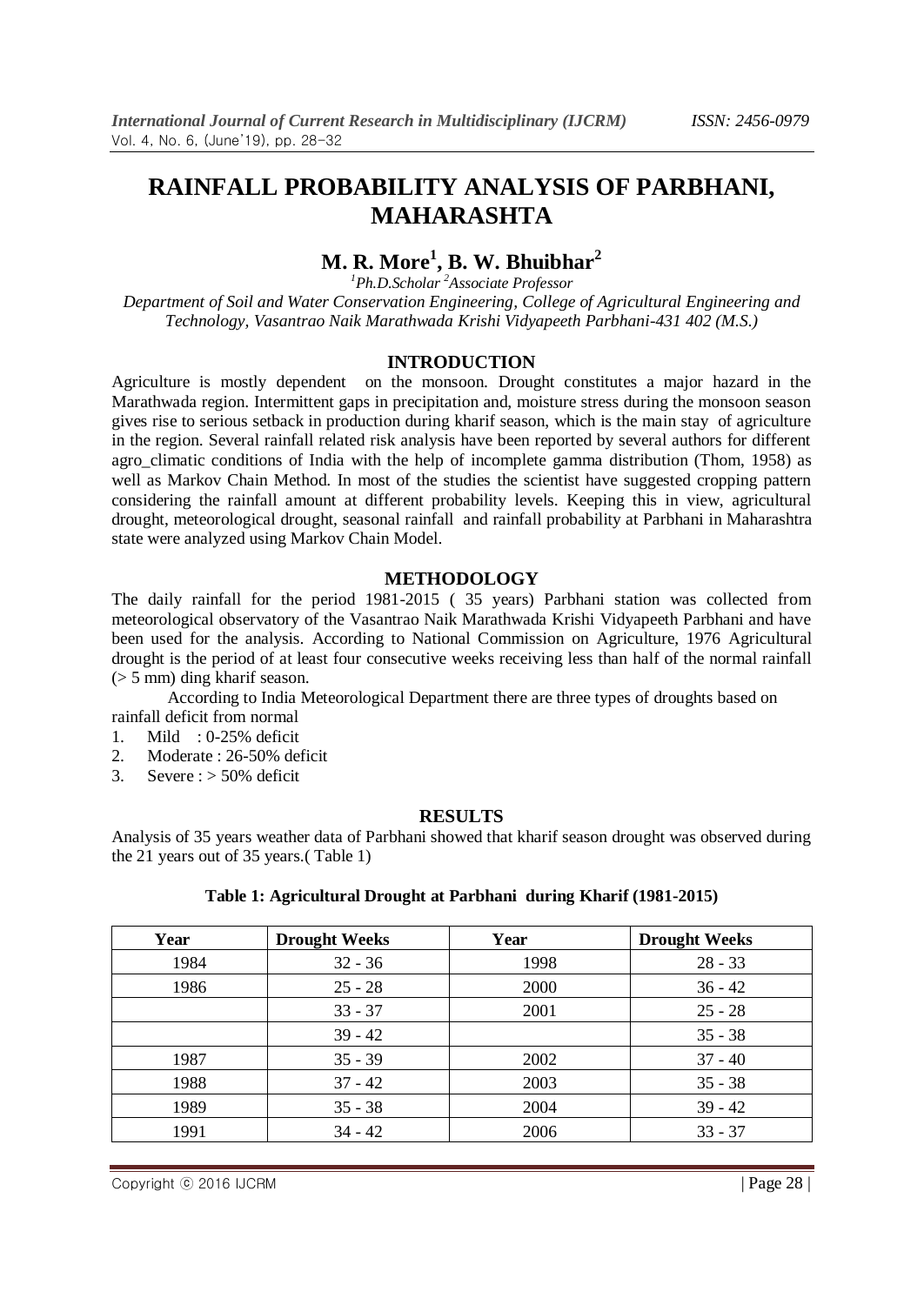| 1992 | $26 - 30$ | 2009 | $29 - 33$ |
|------|-----------|------|-----------|
|      | $36 - 40$ | 2011 | $23 - 26$ |
| 1994 | $38 - 41$ |      | $39 - 42$ |
| 1995 | $31 - 34$ | 2014 | $37 - 40$ |
|      | $38 - 41$ | 2015 | $26 - 31$ |
| 1997 | $28 - 33$ |      | $39 - 42$ |

## *Meteorological drought analysis*

The average rainfall of the district is 859.68 mm. It was observed that, among 35 years average annual rainfall was below normal rainfall for 23 years and was above normal rainfall for 12 years. Out of 35 years moderate drought was observed for the 6 years (17%). (Table 2)

#### **Table 2: Meteorological drought at Parbhani (1981-2015)**

| Sn.               | Year | <b>Annual</b><br>RF(mm) | Deviation $(%$ | <b>Drought Condition</b>      |
|-------------------|------|-------------------------|----------------|-------------------------------|
| 1.                | 1981 | 825.30                  | $-3.9995$      | No Drought                    |
| $\overline{2}$ .  | 1982 | 679.10                  | $-21.0058$     | No Drought                    |
| $\overline{3}$ .  | 1983 | 1353.50                 | 57.4417        | No Drought                    |
| 4.                | 1984 | 651.30                  | $-24.2396$     | No Drought                    |
| 5.                | 1985 | 663.80                  | $-22.7855$     | No Drought                    |
| 6.                | 1986 | 604.80                  | $-29.6485$     | $\overline{\text{M}}$ oderate |
| $\overline{7}$ .  | 1987 | 775.20                  | $-9.8273$      | No Drought                    |
| 8.                | 1988 | 1260.50                 | 46.6237        | No Drought                    |
| 9.                | 1989 | 905.80                  | 5.3644         | No Drought                    |
| 10.               | 1990 | 1254.60                 | 45.9374        | No Drought                    |
| 11.               | 1991 | 637.80                  | $-25.8099$     | Moderate                      |
| 12.               | 1992 | 727.60                  | $-15.3642$     | No Drought                    |
| 13.               | 1993 | 660.70                  | $-23.1461$     | No Drought                    |
| 14.               | 1994 | 668.10                  | $-22.2854$     | No Drought                    |
| 15.               | 1995 | 730.60                  | $-15.0152$     | No Drought                    |
| 16.               | 1996 | 846.60                  | $-1.5219$      | No Drought                    |
| $\overline{17}$ . | 1997 | 575.70                  | $-33.0335$     | Moderate                      |
| 18.               | 1998 | 575.70                  | $-33.0335$     | Moderate                      |
| 19.               | 1999 | 876.80                  | 1.9910         | No Drought                    |
| 20.               | 2000 | 853.90                  | $-0.6727$      | No Drought                    |
| $\overline{21}$ . | 2001 | 1333.00                 | 55.0571        | No Drought                    |
| 22.               | 2002 | 1142.30                 | 32.8745        | No Drought                    |
| 23.               | 2003 | 872.50                  | 1.4909         | No Drought                    |
| 24.               | 2004 | 678.40                  | $-21.0872$     | No Drought                    |
| 25.               | 2005 | 1762.92                 | 105.0662       | No Drought                    |
| 26.               | 2006 | 994.60                  | 15.6938        | No Drought                    |
| 27.               | 2007 | 853.80                  | $-0.6844$      | No Drought                    |
| 28.               | 2008 | 648.10                  | $-24.6118$     | No Drought                    |
| 29.               | 2009 | 672.90                  | $-21.7270$     | No Drought                    |
| $\overline{30}$ . | 2010 | 1295.60                 | 50.7066        | No Drought                    |
| $\overline{31}$ . | 2011 | 677.50                  | $-21.1919$     | No Drought                    |
| 32.               | 2012 | 688.20                  | $-19.9473$     | No Drought                    |

Copyright © 2016 IJCRM | Page 29 |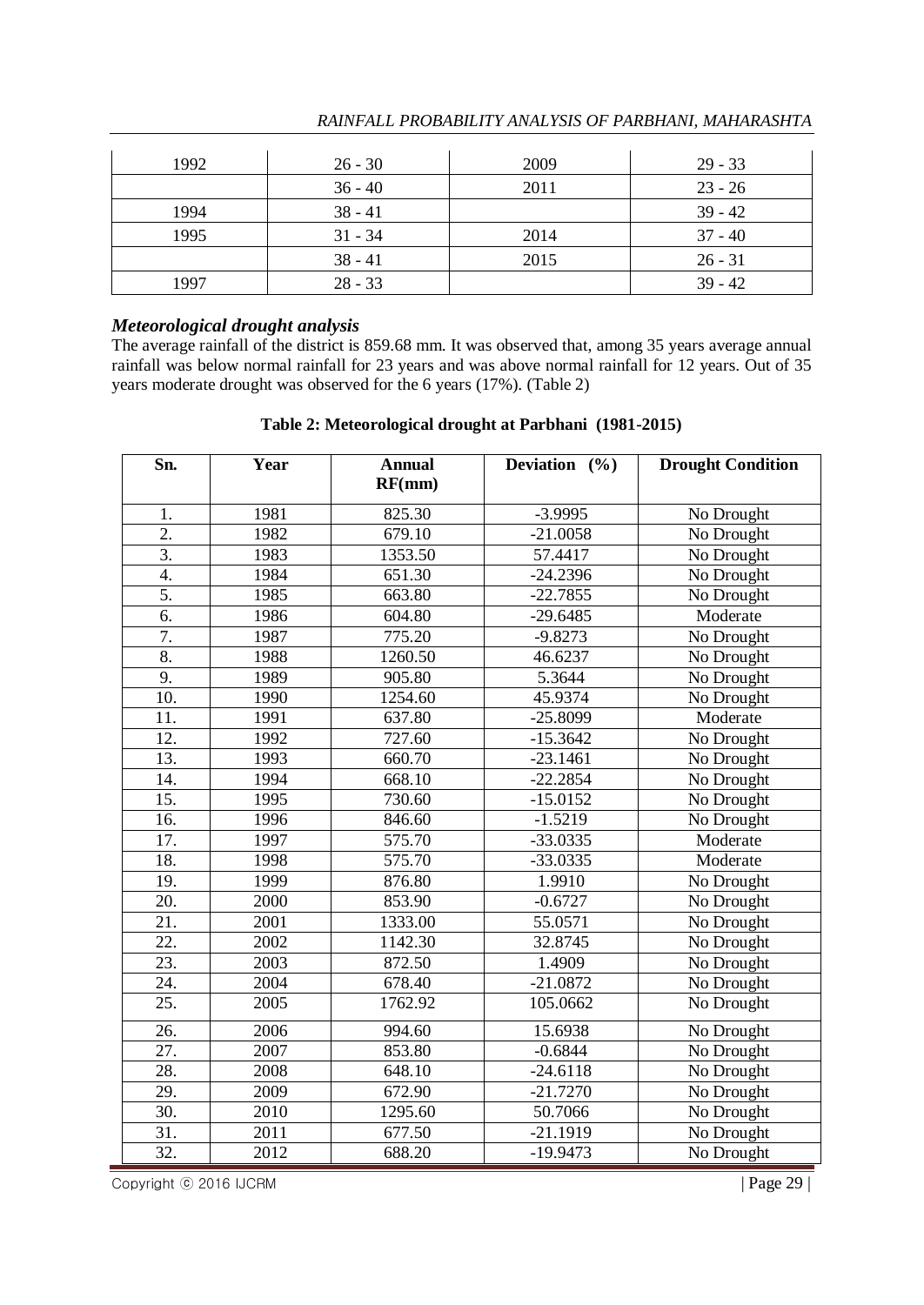| 33.        | 2013 |     | 1217.10        | 41.5754    | No Drought |
|------------|------|-----|----------------|------------|------------|
| 34.        | 2014 |     | 550.80         | $-35.9299$ | Moderate   |
| 35.        | 2015 |     | 573.80         | $-33.2545$ | Moderate   |
| No Drought |      | $=$ | 29 years (83%) |            |            |
|            |      |     |                |            |            |

Moderate Drought  $=$  6 years (17%)

## **SEASONAL RAINFALL ANALYSIS**

It is seen from Table 3 that the average annual rainfall and rainy days at Parbhani was 859.68mm and 43.11 days respectively. The rainfall amount and rainy days for different season namely Winter, Summer, South West and North East were respectively 1.23, 3.09, 80.04 and 11.59 % of the total rainfall and 1.46, 4.38, 81.86 and 12.59 % of total rainy days, The coefficient of variation of seasonal rainfall was highest (184.79%) during winter followed by summer(158.21%), North East(90.30%). Coefficient of variation of seasonal rainfall was lowest (36.91 %) for South West season. Likewise coefficient of variation of seasonal rainy days was highest (173.419%) during summer followed by winter (159.49%), North East (79.54%). Coefficient of variation of seasonal rainy days was lowest (21.23 % ) for South West season.

| Table 3: Seasonal rainfall analysis of Parbhani (1981-2015) |  |  |  |  |
|-------------------------------------------------------------|--|--|--|--|
|-------------------------------------------------------------|--|--|--|--|

| <b>Season</b> |           | Winter | <b>Summer</b> | <b>South West</b> | <b>North</b> | Annual |
|---------------|-----------|--------|---------------|-------------------|--------------|--------|
|               |           |        |               |                   | East         |        |
| Rainfall      | Mean      | 10.55  | 26.61         | 722.86            | 99.67        | 859.68 |
|               | <b>SD</b> | 19.49  | 42.02         | 266.79            | 90.01        | 291.04 |
|               | CV        | 184.79 | 158.21        | 36.91             | 90.30        | 33.85  |
| Rainy days    | Mean      | 0.63   | 1.89          | 35.29             | 5.43         | 43.11  |
|               | <b>SD</b> | 1.00   | 3.27          | 7.49              | 4.23         | 8.54   |
|               | CV        | 159.49 | 173.41        | 21.23             | 79.54        | 19.8   |

Table 4 shows highest rainfall event in a year with date (on which date) and amount of rainfall. In the year 2005 heave rainfall of 301.0m was observed at Parbhani

## **Table 4 : Maximum Heavy Rainfall Events at Pabhani ( 1981-2015)**

| Date      | Rainfall (mm) | <b>Date</b> | Rainfall (mm) |
|-----------|---------------|-------------|---------------|
| 9/20/1981 | 54.9          | 9/08/1999   | 76.0          |
| 9/24/1982 | 53.3          | 8/28/2000   | 88.0          |
| 8/10/1983 | 92.2          | 10/01/2001  | 211.0         |
| 6/14/1984 | 56.1          | 6/26/2002   | 132.5         |
| 8/15/1985 | 81.6          | 7/15/2003   | 79.0          |
| 7/18/1986 | 84.4          | 7/26/2004   | 67.5          |
| 6/16/1987 | 68.7          | 7/27/2005   | 301.0         |
| 8/30/1988 | 107.4         | 8/06/2006   | 234.0         |
| 7/24/1989 | 169.0         | 9/02/2007   | 71.2          |
| 9/25/1990 | 105.0         | 9/21/2008   | 82.0          |
| 6/09/1991 | 108.0         | 8/25/2009   | 103.5         |
| 6/21/1992 | 152.2         | 8/07/2010   | 136.6         |
| 7/30/1993 | 114.8         | 9/16/2011   | 47.0          |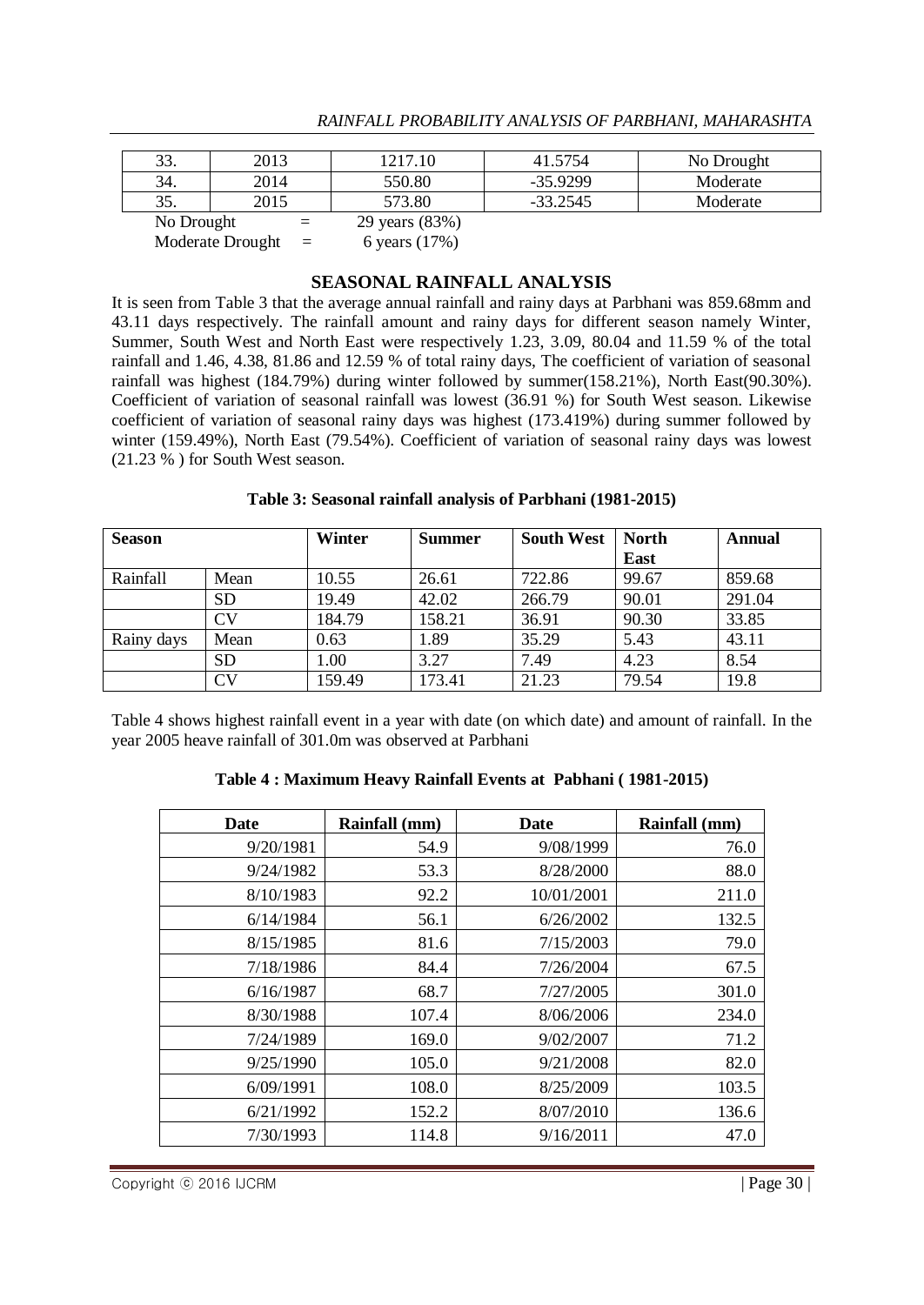| 9/12/1994 | 152.8 | 7/18/2012 | 64.0 |
|-----------|-------|-----------|------|
| 6/29/1995 | 39.2  | 9/17/2013 | 55.5 |
| 8/16/1996 | 70.0  | 7/10/2014 | 60.0 |
| 9/23/1997 | 52.8  | 4/17/2015 | 60.2 |
| 9/23/1998 | 52.8  |           |      |

#### **PROBABILITIES OF WET SPELLS OF CONSECUTIVE WEEKS**

It is the probability of getting two or three or four weeks as a wet week consecutively for a given amount of rainfall. Probability of two, three and four consecutive wet weeks with different amounts( 30mm, 40 mm and 50 mm) of weekly total rainfall is presented in Table 5.

#### **Table 5: Probabilities of Wet Spells of Consecutive Weeks(Markov chain probability) for Parbhani (1981-2015)**

| <b>SMW</b> | <b>Consecutive 2 wet weeks</b><br><b>Consecutive 3 wet weeks</b> |             |                  | <b>Consecutive 4 wet weeks</b> |             |             |             |             |             |
|------------|------------------------------------------------------------------|-------------|------------------|--------------------------------|-------------|-------------|-------------|-------------|-------------|
|            | <b>30mm</b>                                                      | <b>40mm</b> | 50 <sub>mm</sub> | <b>30mm</b>                    | <b>40mm</b> | <b>50mm</b> | <b>30mm</b> | <b>40mm</b> | <b>50mm</b> |
| 23         | 0.2286                                                           | 0.1429      | 0.0857           | 0.1029                         | 0.0510      | 0.0286      | 0.0480      | 0.0235      | 0.0143      |
| 24         | 0.2571                                                           | 0.1429      | 0.1143           | 0.1200                         | 0.0659      | 0.0571      | 0.0514      | 0.0264      | 0.0127      |
| 25         | 0.2000                                                           | 0.1714      | 0.1429           | 0.0857                         | 0.0686      | 0.0317      | 0.0504      | 0.0366      | 0.0144      |
| 26         | 0.1714                                                           | 0.1143      | 0.0571           | 0.1008                         | 0.0610      | 0.0260      | 0.0560      | 0.0218      | 0.0080      |
| 27         | 0.2857                                                           | 0.2286      | 0.1429           | 0.1587                         | 0.0816      | 0.0440      | 0.0992      | 0.0565      | 0.0264      |
| 28         | 0.2857                                                           | 0.1429      | 0.1143           | 0.1786                         | 0.0989      | 0.0686      | 0.0992      | 0.0495      | 0.0320      |
| 29         | 0.2857                                                           | 0.2571      | 0.1714           | 0.1224                         | 0.1286      | 0.0800      | 0.0700      | 0.0536      | 0.0267      |
| 30         | 0.2857                                                           | 0.2286      | 0.2000           | 0.1587                         | 0.0952      | 0.0667      | 0.0680      | 0.0476      | 0.0370      |
| 31         | 0.1714                                                           | 0.1429      | 0.1143           | 0.0980                         | 0.0714      | 0.0635      | 0.0551      | 0.0390      | 0.0381      |
| 32         | 0.2286                                                           | 0.1714      | 0.1429           | 0.1286                         | 0.0935      | 0.0857      | 0.0714      | 0.0385      | 0.0303      |
| 33         | 0.2571                                                           | 0.1714      | 0.1714           | 0.1429                         | 0.0706      | 0.0605      | 0.0756      | 0.0380      | 0.0275      |
| 34         | 0.2857                                                           | 0.2000      | 0.1714           | 0.1513                         | 0.1077      | 0.0779      | 0.0801      | 0.0685      | 0.0390      |
| 35         | 0.2571                                                           | 0.2000      | 0.1429           | 0.1361                         | 0.1273      | 0.0714      | 0.0942      | 0.0587      | 0.0390      |
| 36         | 0.2571                                                           | 0.2000      | 0.1429           | 0.1780                         | 0.0923      | 0.0779      | 0.0468      | 0.0264      | 0.0167      |
| 37         | 0.2571                                                           | 0.1714      | 0.1714           | 0.0677                         | 0.0490      | 0.0367      | 0.0376      | 0.0140      | 0.0073      |
| 38         | 0.1429                                                           | 0.1143      | 0.0857           | 0.0794                         | 0.0327      | 0.0171      | 0.0144      | 0.0036      | 0.0000      |
| 39         | 0.1429                                                           | 0.0571      | 0.0286           | 0.0260                         | 0.0063      | 0.0000      | 0.0000      | 0.0000      | 0.0000      |

Copyright © 2016 IJCRM | Page 31 |